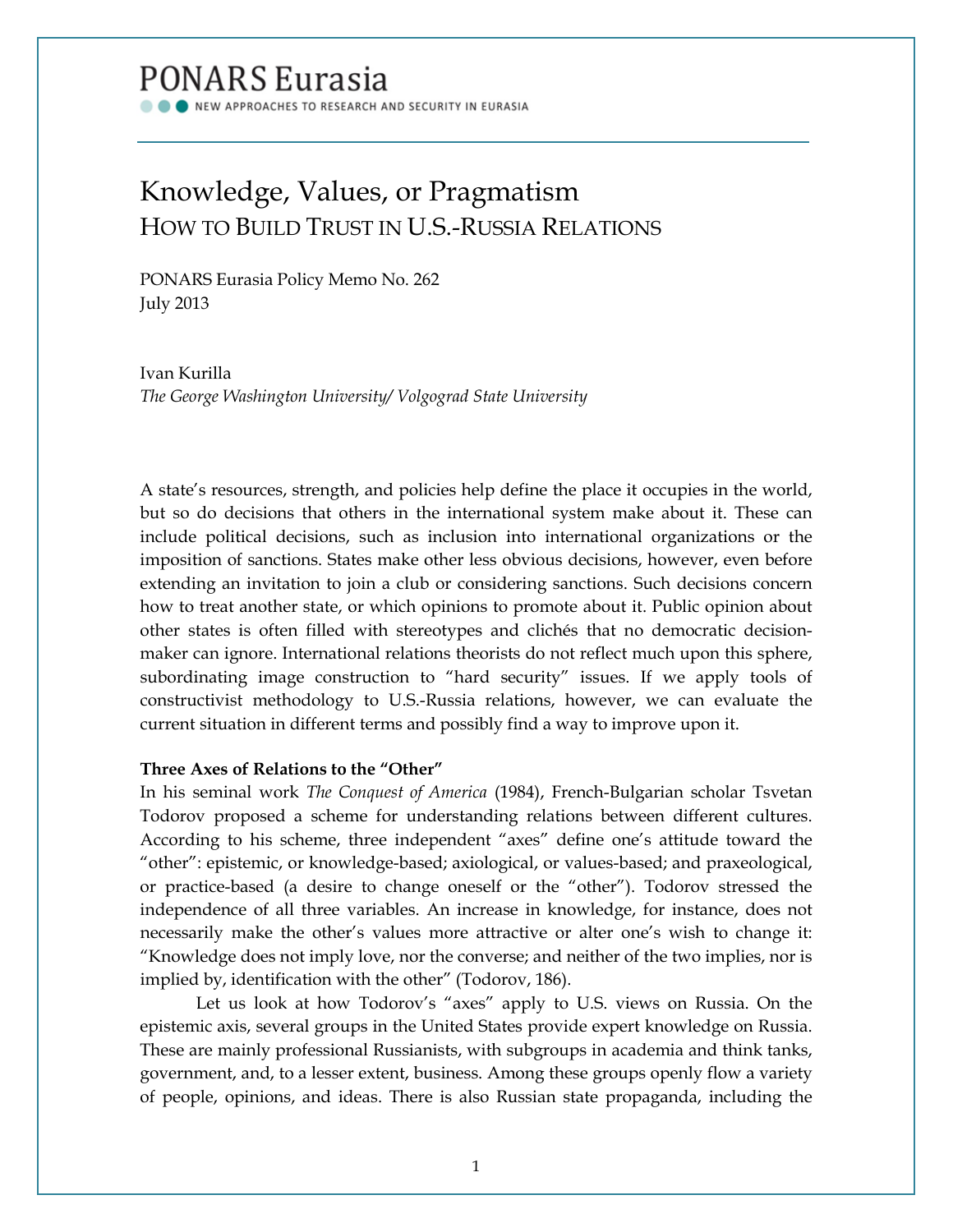television network *Russia Today* (RT), newspaper ads, and the output of some Russian diplomats and government-supported "nongovernmental" organizations like the Institute of Democracy and Cooperation. As long as the major expert battles are waged along this axis—throwing pieces of information about Russia into the American media any major change in the existing balance of opinions is unlikely.

When we turn to the axiological (values-based) axis, we find a corps of influential moral critics who see Russia as a country that rejects notions like liberty, democracy, and human rights. For now, unfortunately, Russia's governing elites do not appear to share Western values, despite the fact that the country's educated population demands liberty and democracy. However, history does not support the idea that common values are a prerequisite to rapprochement.

Finally, there are two major approaches to Russia in the United States on the praxeological axis. The first may be defined as the "democracy-promotion complex" (to borrow from Dimitri Simes). The second approach is to "leave Russia as is" and refrain from interference. Although Russians view the American choice between "interfere" or "not interfere" with great apprehension, neither approach makes the United States an entirely friendly power: "interference" makes the Russian government and "patriots" indignant, while Russian "Westerners" see "non-interference" as a betrayal. (As for changing the United States itself as a result of interaction with Russia, the prospects are minimal; the last time this was countenanced was after the 1957 Sputnik launch).

#### **Possible Ways to Improve Russia's Image and Bilateral Relations**

Presumably, it is possible for Americans to find many "worse" nations on the globe than Russia. However, Russia's image in the United States is more negative than that of many others. What explains this, and how can one influence the image of another country?

In order to answer these questions, we should add to Todorov's scheme the notion of an agenda. The image of another country does not comprise a stable set of ideas but evolves out of a process of constant self-identification vis-à-vis that country. The political and social agenda of a society determines the choices its public makes from the broad set of references available to apply to the other country. When Republican presidential candidate Mitt Romney called Russia the main "geopolitical foe" of the United States, this was not about Russia; the attack was a political one that was part of his electioneering discourse with [Democratic] President Barack Obama. But such use of Russia in public rhetoric—especially when it has nothing to do with any particular policies—affirms its unfriendly image.

One tried-and-true way to change attitudes is to strengthen the perception of a "common enemy." In the past, this has helped bring the United States and Russia together. Great Britain played such a role in the middle of the nineteenth century. A common enemy was also successfully invoked during World War II and, again, after September 11 (and the April 2013 Boston Marathon attack has led to yet another attempt).

Another way, however, is to link Russia's image to "positive" elements of the domestic American agenda. Historically, there have been times when Americans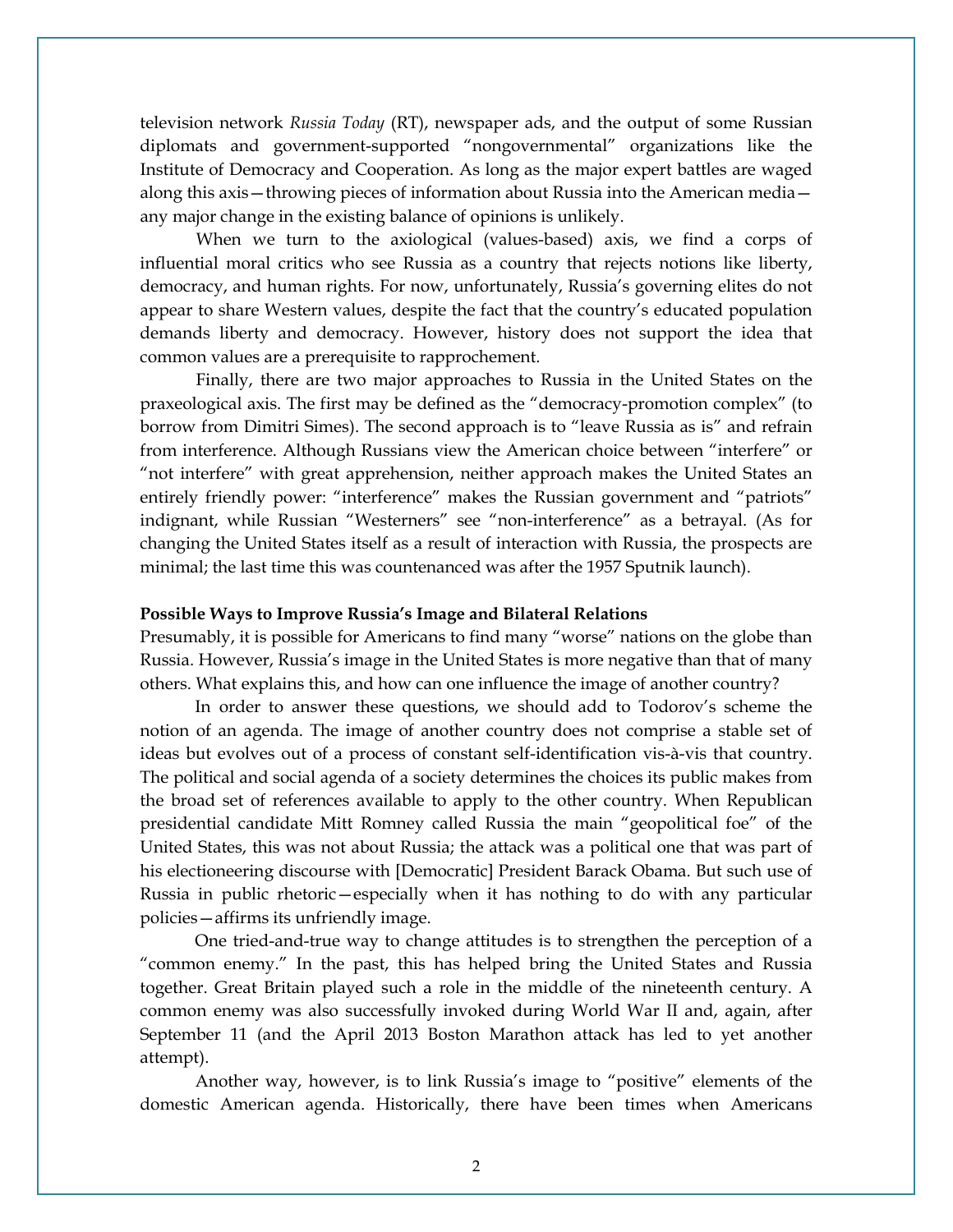associated Russia with a positive domestic agenda, such as when the Russian Empire's abolition of serfdom was used as a model for the emancipation of American slaves, or when St. Petersburg invited U.S. engineers to carry out Russia's technological modernization.

Realistically, of course, it is difficult to spontaneously align Russia with America's domestic agenda. Most political and social agendas are beyond the control of any political force. Rapid changes usually occur with great national disasters (like Pearl Harbor or September 11th) or in the aftermath of an event that shakes the country (such as the Civil War or, a century later, the civil rights movement). However, it is important to take note when such domestic changes occur, as they can serve as windows of opportunity to improve the image of another state (as was the case briefly in late 2001 when President Vladimir Putin offered Russia's assistance in the U.S. fight against global terrorism).

The second task is to review the spectrum of references available with regard to Russia. It would be helpful, for instance, if Americans were to greater appreciate something Russians themselves consider important, such as Russia's role in World War II, with its human sacrifice and heroism that ensured common victory. Besides providing general information on Russia's successes (or problems), those who feel the improvement of the country's image is their task should concentrate on promoting Russia's own set of references.

Finally, to create a basis for rapprochement, we need to think seriously about a common agenda. This cannot be based on resolving bilateral problems. Mutual compromises in arms reduction and trade disputes may be necessary, but they do not create a basis for mutual trust. Common challenges must be found elsewhere. The most fruitful cooperation between the United States and Russia is occurring in spheres like space research and Afghanistan. In these cases, both countries are interested in success, and their major goals are close, if not identical. In order to improve relations, the United States and Russia should find similar fields of cooperation and/or further develop those already in existence.

### **What about Russia?**

Although this memo has focused on the U.S. side of the dialogue, many consider that Russia is the party most responsible for a qualitative decrease in relations at this time. This fact, however, is just further proof of the validity of the scheme outlined above. The anti-Americanism of the current Russian regime is determined mainly by internal politics and, specifically, the Kremlin's need to portray civil protesters as "foreign agents."

With such a domestic agenda, rapprochement with the United States is not a priority. No new piece of knowledge about the country can fix the situation. U.S. Ambassador Michael McFaul recently launched an attempt to educate Russians through media and the Internet about the United States (the first lecture, published in April 2013,